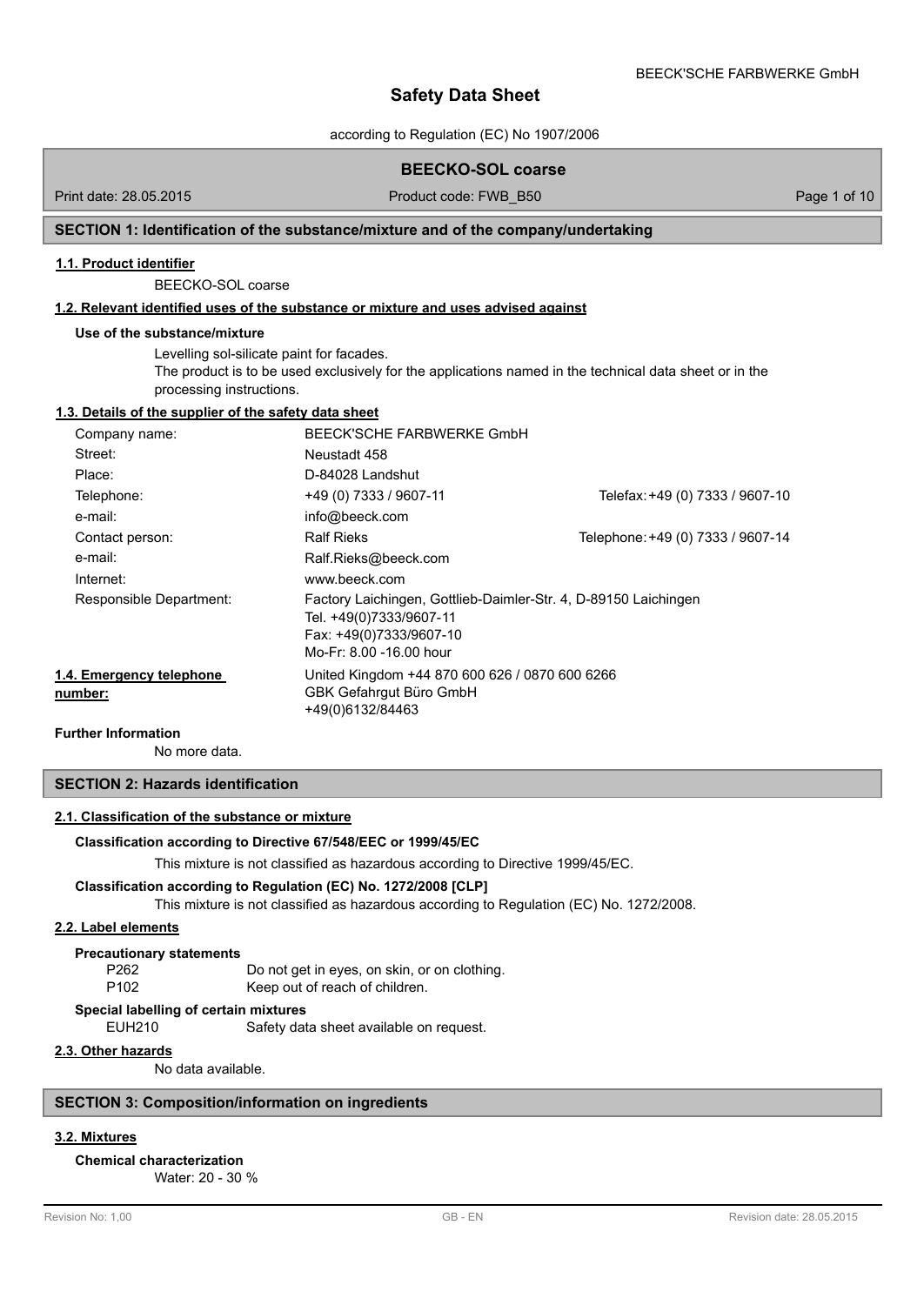according to Regulation (EC) No 1907/2006

**BEECKO-SOL coarse**

Print date: 28.05.2015 Product code: FWB\_B50 Page 2 of 10

#### **Hazardous components**

| <b>EC No</b>    | Chemical name                                                   | Quantity    |
|-----------------|-----------------------------------------------------------------|-------------|
| CAS No          | Classification according to Directive 67/548/EEC                |             |
| Index No        | Classification according to Regulation (EC) No. 1272/2008 [CLP] |             |
| <b>REACH No</b> |                                                                 |             |
| 215-199-1       | Silicic acid, potassium salt; Molar ratios $>$ 3,2 (< 40%)      | $10 - 5 \%$ |
| 1312-76-1       |                                                                 |             |
|                 |                                                                 |             |
| 236-675-5       | Titanium oxide                                                  | $5 - 10\%$  |
| 13463-67-7      |                                                                 |             |
|                 |                                                                 |             |
|                 | Calcium carbonate                                               | $5 - 10\%$  |
| 1317-65-3       |                                                                 |             |
|                 |                                                                 |             |

Full text of R-, H- and EUH-phrases: see section 16.

## **SECTION 4: First aid measures**

### **4.1. Description of first aid measures**

#### **General information**

In case of feeling unwell: Obtain medical attention.

Show this safety data sheet to the doctor in attendance. Never give anything by mouth to an unconscious person. Lay the affected person down and keep him still; If unconscious, place the person in the recovery position.

Eye wash fountains and safety showers must be easily accessible.

#### **After inhalation**

Move out of dangerous area. Protection is needed for the First Aider. Move to fresh air. Lay the affected person down, and keep her or him warm and calm. If symptoms persist, call a physician. In case of irregular breathing or respiratory arrest: Oxygen or artificial respiration, if needed.

**After contact with skin**

Wash contaminated skin areas thoroughly with soap and water. Remove soiled clothing. Do not use solvents or thinners.

Obtain medical attention.

### **After contact with eyes**

Rinse with plenty of water immediately, also under the eyelids, for at least 15 minutes. Remove contact lenses after the first 1 - 2 minutes and continue flushing. Consult an ophthalmologist immediately.

#### **After ingestion**

Immediately give large quantities of water to drink. Do not induce vomiting.

In the event of spontaneous nausea and unconsciousness, keep the head back and bring the patient into the recovery position. Keep the respiratory tract open, prevent aspiration. Lay the affected person down, and keep her or him warm and calm. Consult a physician.

### **4.2. Most important symptoms and effects, both acute and delayed**

#### May cause eye/skin irritation.

nausea, vomiting, cough, shortness of breath, abdominal pain.

#### **4.3. Indication of any immediate medical attention and special treatment needed**

Symptomatic treatment (decontamination and vital functions). If necessary, contact poisson centre.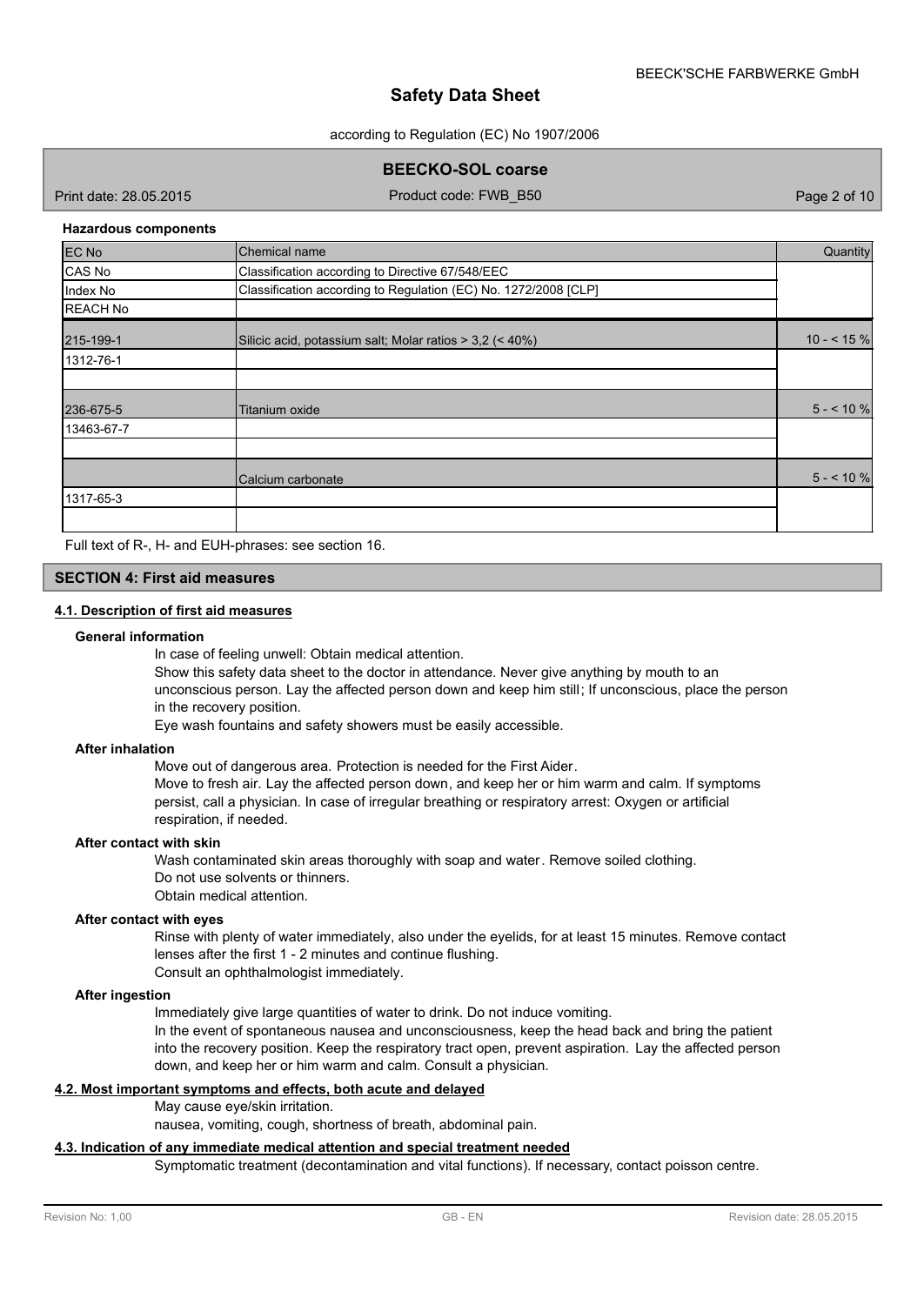according to Regulation (EC) No 1907/2006

### **BEECKO-SOL coarse**

Print date: 28.05.2015 Product code: FWB\_B50 Page 3 of 10

### **SECTION 5: Firefighting measures**

### **5.1. Extinguishing media**

### **Suitable extinguishing media**

The product itself does not burn. Use extinguishing measures that are appropriate to the environment.

#### **Unsuitable extinguishing media**

Do not use a solid water stream as it may scatter and spread fire.

### **5.2. Special hazards arising from the substance or mixture**

The release of the following substances is possible in a fire: carbon dioxide (CO2), carbon monoxide (CO), smoke, nitrogen oxides (NOx).

The inhalation of hazardous decomposition products may cause serious health damage.

#### **5.3. Advice for firefighters**

Do not breathe in the vapours and combustion gases. Wear self-contained breathing apparatus for fire fighting, if necessary.

#### **Additional information**

Contaminated extinguishing water and soil must be disposed of in accordance with official regulations . Do not let product enter drains.

#### **SECTION 6: Accidental release measures**

### **6.1. Personal precautions, protective equipment and emergency procedures**

Evacuate personnel to a safe area. Ensure adequate ventilation, especially in confined areas. Do not breathe in vapours and mist.

Use personal protective equipment. Wear suitable gloves and eye/face protection. Avoid bringing product in contact with the skin.

Slipping hazard due to leakage.

#### **6.2. Environmental precautions**

May not end up in waste water or open waters. Entry into rivers or surface water is to be prevented by the erection of barriers made of sand or earth or by other suitable barriers. Contact the responsible authority immediately if the product ends up in the soil, a body of water, or the sewer system.

#### **6.3. Methods and material for containment and cleaning up**

Soak up with inert absorbent material (e.g. sand, silica gel, acid binder, universal binder). Dispose of as described in section 13. After cleaning, flush away traces with water.

#### **6.4. Reference to other sections**

See section 8, 13

### **SECTION 7: Handling and storage**

#### **7.1. Precautions for safe handling**

#### **Advice on safe handling**

Provide sufficient air exchange and/or exhaust in work rooms. Containers keep tightly closed. Avoid contact with skin and eyes.

The further treatment / removal of coatings by grinding, burning, etc. may create hazardous dust and/or vapour. Wear suitable gloves and eye/face protection.

Do not breathe vapours/dust. When using, do not eat, drink, or smoke.

Suitable protective equipment: See section 8.

### **Advice on protection against fire and explosion**

The product is not flammable.

The product is not explosive.

### **Further information on handling**

Comply with the health and safety at work laws. Handle, store and transport in compliance with local regulations and in labelled containers that are suitable for this product.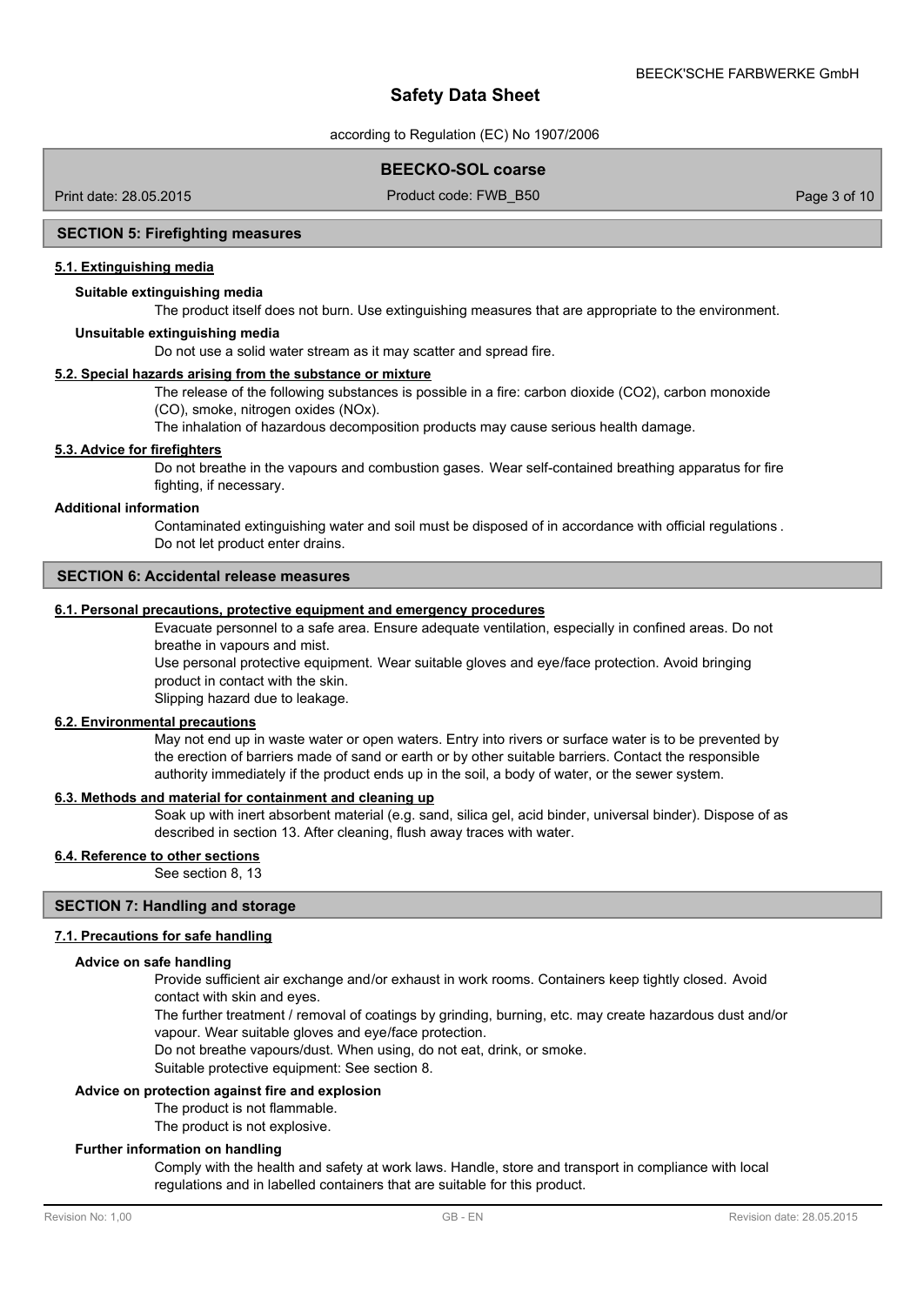according to Regulation (EC) No 1907/2006

### **BEECKO-SOL coarse**

Print date: 28.05.2015 Product code: FWB\_B50 Page 4 of 10

Do not use containers from following material: aluminium, zinc, glass. Take notice of the directions of use on the label.

### **7.2. Conditions for safe storage, including any incompatibilities**

### **Requirements for storage rooms and vessels**

Store in compliance with the local regulations. Store sealed in the original container. Keep in a dry, cool place. Protect from freezing.

#### **Advice on storage compatibility**

Do not store near acids. (Release of: CO2)

#### **Further information on storage conditions**

Smoking in the storage rooms is forbidden. Entry by unauthorized individuals is forbidden. Keep at temperatures between 5°C and 25°C.

Already opened containers should be closed thoroughly and should be stored upright in order to prevent leakage.

### **7.3. Specific end use(s)**

No data available.

### **SECTION 8: Exposure controls/personal protection**

#### **8.1. Control parameters**

#### **Exposure limits (EH40)**

| l CAS No   | Substance                     | ppm | mq/m <sup>3</sup> | fibres/mll | Category      | Origin     |
|------------|-------------------------------|-----|-------------------|------------|---------------|------------|
| 1317-65-3  | Calcium carbonate, respirable |     |                   |            | TWA(8 h)      | <b>WEL</b> |
|            |                               |     |                   |            | STEL (15 min) | WEL        |
| 13463-67-7 | Titanium dioxide, respirable  |     |                   |            | TWA(8 h)      | WEL        |
|            |                               |     |                   |            | STEL (15 min) | WEL        |

#### **8.2. Exposure controls**

#### **Appropriate engineering controls**

Ensure adequate ventilation, especially in confined areas. This can be achieved by local or space exhaust. If this is not sufficient, in order to hold the solvent vapour concentration lower than the occupational exposure limit an approved respiratory protection apparatus must be worn.

#### **Protective and hygiene measures**

Avoid contact with skin and eyes. Do not breathe in vapours or spray mist. Remove and wash contaminated clothing before re-use. Do not eat, drink, smoke or take snuff at work. Wash hands before breaks and immediately after handling the product. Keep away from food, drink and animal food stuffs.

#### **Eye/face protection**

Wear suitable gloves and eye/face protection.

Eye wash.

### **Hand protection**

Protective gloves.

The manufacturer recommends the following glove materials: PVC- or rubber gloves. Safety gloves should be selected for the actual conditions of use and in accordance with the instructions for use provided by the manufacturer. Preventive skin protection: skin protection cream.

#### **Skin protection**

Impervious clothing, boots, apron, protective gloves.

Take off all contaminated clothing immediately. Wash contaminated skin areas thoroughly with soap and water.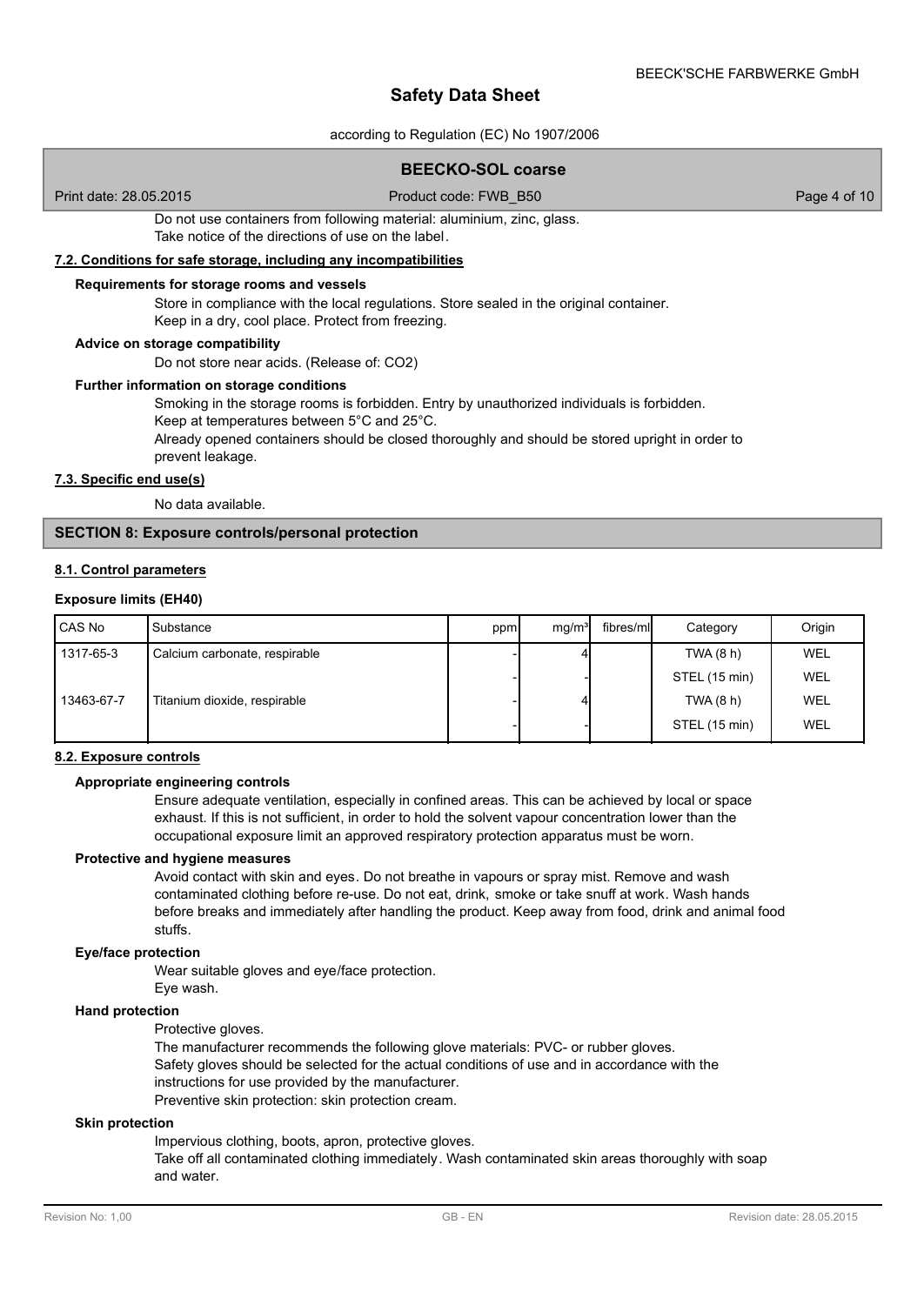**Test method**

## **Safety Data Sheet**

according to Regulation (EC) No 1907/2006

| <b>BEECKO-SOL coarse</b> |  |
|--------------------------|--|
|--------------------------|--|

Print date: 28.05.2015 Product code: FWB\_B50 Page 5 of 10

#### **Respiratory protection**

When workers are facing concentrations above the exposure limit, they must use appropriate certified respirators. In order to avoid inhalation of spray-mist and sanding dust, all spraying and sanding must be done wearing adequate respirator.

#### **Environmental exposure controls**

Do not flush into surface water or sanitary sewer system.

### **SECTION 9: Physical and chemical properties**

### **9.1. Information on basic physical and chemical properties**

| Physical state: | liquid, pasty  |
|-----------------|----------------|
| Colour:         | white / tinted |
| Odour:          | mild           |

#### pH-Value: 11

| Changes in the physical state                      |                    |
|----------------------------------------------------|--------------------|
| Melting point:                                     | No data available. |
| Initial boiling point and boiling range:           | No data available. |
| Sublimation point:                                 | No data available. |
| Softening point:                                   | No data available. |
| Pour point:                                        | No data available. |
| Flash point:                                       | not applicable     |
| <b>Explosive properties</b><br>No data available.  |                    |
| Lower explosion limits:                            | No data available. |
| Upper explosion limits:                            | No data available. |
| <b>Auto-ignition temperature</b>                   |                    |
| Solid:                                             | No data available. |
| Decomposition temperature:                         | No data available. |
| Vapour pressure:                                   | No data available. |
| Density:                                           | 1,60 $q/cm3$       |
| Water solubility:                                  | No data available. |
| Solubility in other solvents<br>No data available. |                    |
| Partition coefficient:                             | No data available. |
| Viscosity / dynamic:                               | 8000 mPa $\cdot$ s |
| Viscosity / kinematic:                             | No data available. |
| Vapour density:                                    | No data available. |
| 9.2. Other information                             |                    |
| Solid content:                                     | No data available. |

No data available.

### **SECTION 10: Stability and reactivity**

#### **10.1. Reactivity**

No data available.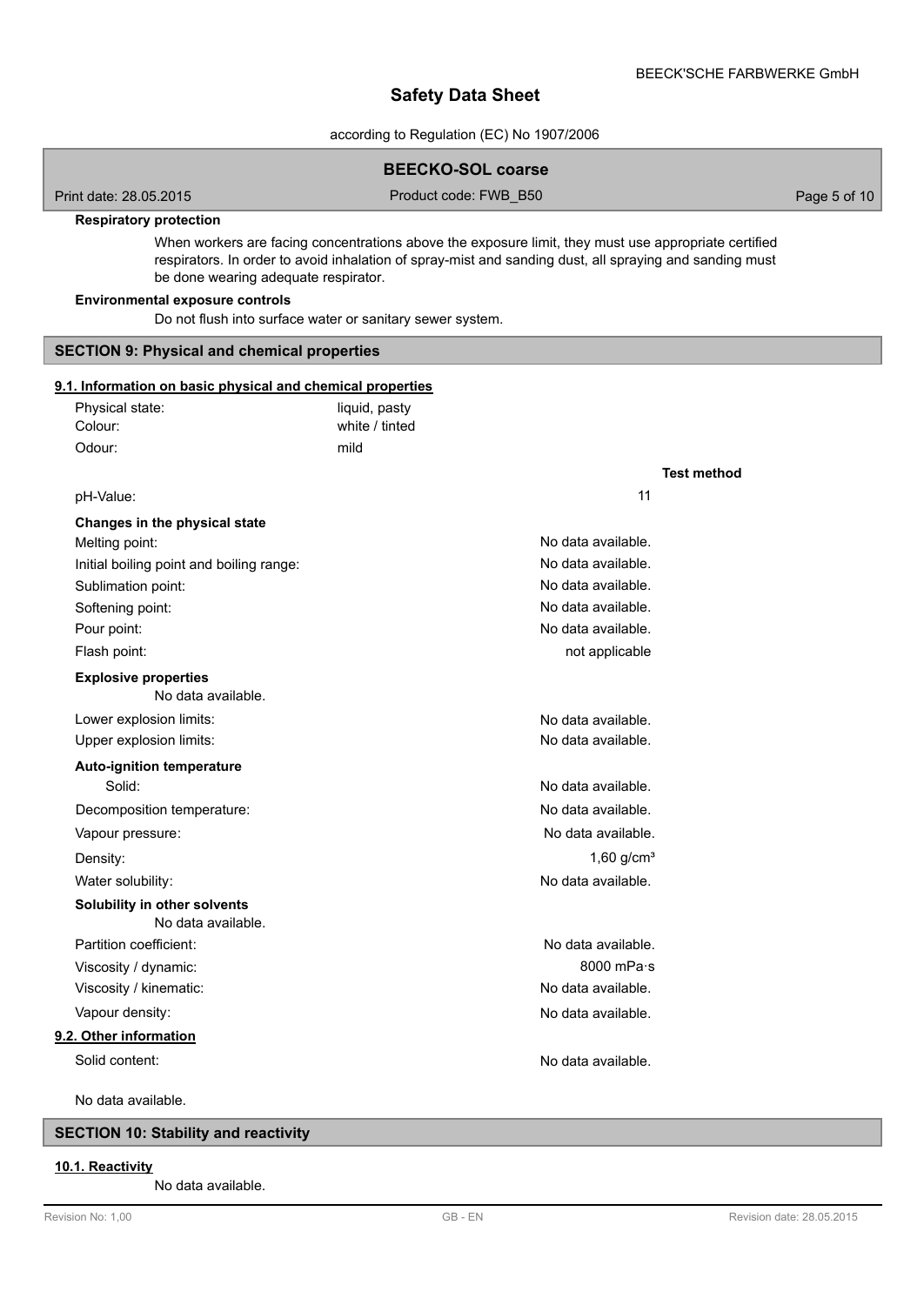according to Regulation (EC) No 1907/2006

### **BEECKO-SOL coarse**

Print date: 28.05.2015 Product code: FWB\_B50 Page 6 of 10

### **10.2. Chemical stability**

Stable under proper storage and handling.

### **10.3. Possibility of hazardous reactions**

No dangerous reactions occur under normal storage conditions and in normal use. Does not polymerize.

### **10.4. Conditions to avoid**

None under normal use.

## **10.5. Incompatible materials**

strong oxidizers; strong acids

#### **10.6. Hazardous decomposition products**

No decomposition if stored and applied as directed.

#### **SECTION 11: Toxicological information**

### **11.1. Information on toxicological effects**

### **Toxicocinetics, metabolism and distribution**

No data available.

### **Acute toxicity**

No data is available on the product itself.

| CAS No     | Chemical name                                              |             |              |         |               |
|------------|------------------------------------------------------------|-------------|--------------|---------|---------------|
|            | Exposure routes                                            | Method      | Dose         | Species | <b>Source</b> |
| 1312-76-1  | Silicic acid, potassium salt; Molar ratios $>$ 3,2 (< 40%) |             |              |         |               |
|            | loral                                                      | LD50        | > 2000 mg/kg | Rat     |               |
| 13463-67-7 | Titanium oxide                                             |             |              |         |               |
|            | Ioral                                                      | LD50        | >5000 mg/kg  | Irat    | OECD 425      |
|            | dermal                                                     | LD50        | >5000 mg/kg  | Irabbit |               |
|            | inhalative (4 h) aerosol                                   | <b>LC50</b> | $>6,8$ mg/l  | Irat    |               |
| 1317-65-3  | Calcium carbonate                                          |             |              |         |               |
|            | oral                                                       | LD50        | > 5000 mg/kg | Irat    |               |

#### **Irritation and corrosivity**

May cause eye/skin irritation.

### **Sensitising effects**

No data available.

### **STOT-single exposure**

No data available.

### **Severe effects after repeated or prolonged exposure**

No data available.

## **Carcinogenic/mutagenic/toxic effects for reproduction**

No data available.

**Aspiration hazard**

No data available.

## **Specific effects in experiment on an animal**

No data available.

### **SECTION 12: Ecological information**

#### **12.1. Toxicity**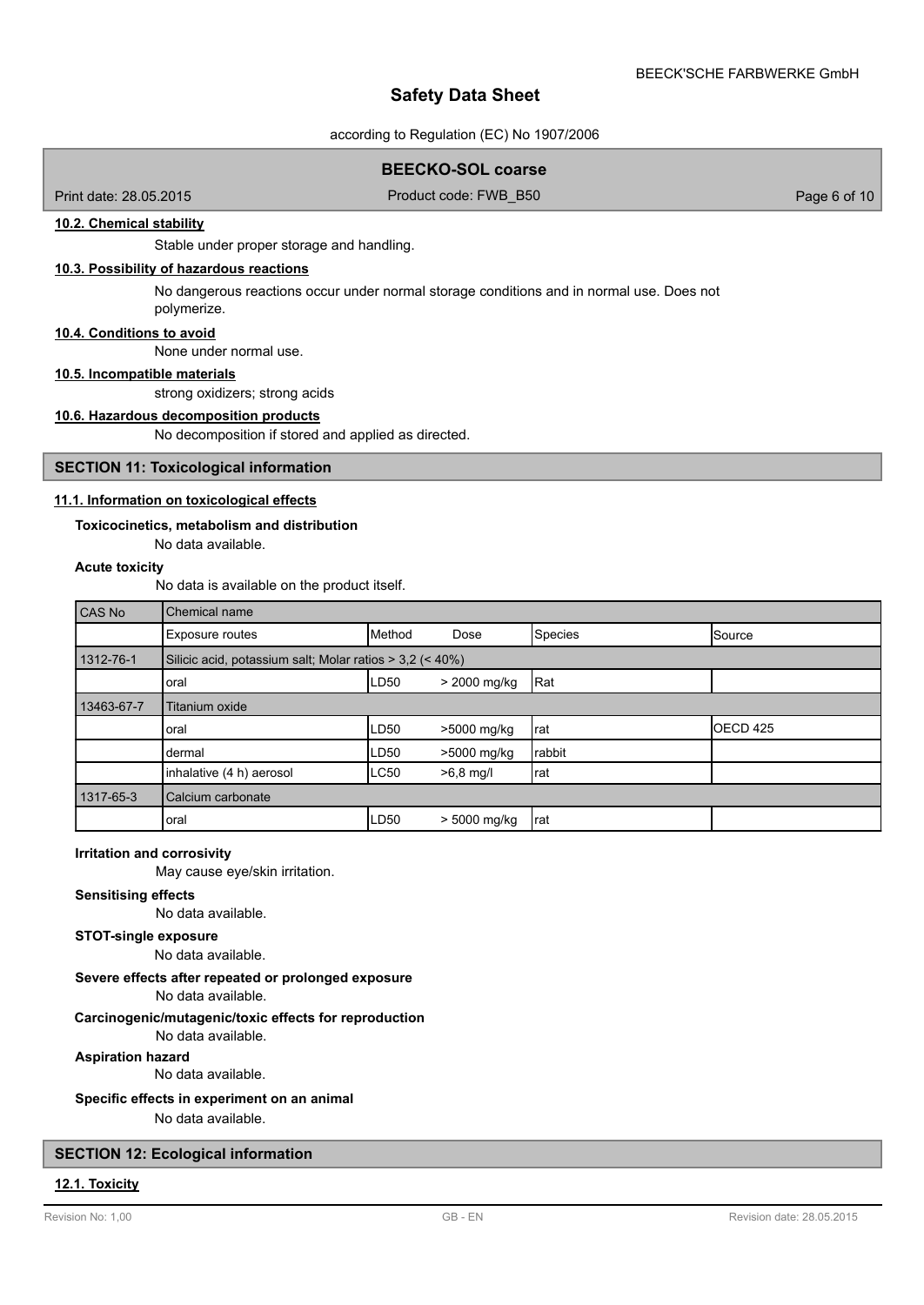#### according to Regulation (EC) No 1907/2006

### **BEECKO-SOL coarse**

Print date: 28.05.2015 Product code: FWB\_B50 Page 7 of 10

### No data is available on the product itself.

| CAS No     | Chemical name            |                   |             |                                             |                     |
|------------|--------------------------|-------------------|-------------|---------------------------------------------|---------------------|
|            | Aquatic toxicity         | Method            | Dose        | [h]   [d] Species                           | Source              |
| 13463-67-7 | Titanium oxide           |                   |             |                                             |                     |
|            | Acute fish toxicity      | <b>LC50</b>       | >1000 mg/l  | 96 hPimephales promelas                     |                     |
|            | Acute algae toxicity     | ErC <sub>50</sub> | $16$ mg/l   | <b>I</b> Pseudokirchneriella<br>subcapitata |                     |
|            | Acute crustacea toxicity | <b>EC50</b>       | $>100$ mg/l | 48 h Daphnia magna                          | OECD <sub>202</sub> |
| 1317-65-3  | Calcium carbonate        |                   |             |                                             |                     |
|            | Acute fish toxicity      | <b>LC50</b>       | >10000 mg/l | 96 h Rainbow trout<br>(Oncorhynchus mykiss) |                     |
|            | Acute algae toxicity     | ErC <sub>50</sub> | $>200$ mg/l | 72 h Desmodesmus subspicatus                |                     |
|            | Acute crustacea toxicity | <b>EC50</b>       | >1000 mg/l  | 48 h Daphnia magna                          |                     |

## **12.2. Persistence and degradability**

No data available.

## **12.3. Bioaccumulative potential**

No data available.

### **12.4. Mobility in soil**

No data available.

## **12.5. Results of PBT and vPvB assessment**

No data available.

#### **12.6. Other adverse effects**

No data available.

#### **Further information**

Do not flush into surface water or sanitary sewer system. Do not allow material to contaminate ground water system.

### **SECTION 13: Disposal considerations**

#### **13.1. Waste treatment methods**

#### **Advice on disposal**

Disposal in accordance with the official regulations.

Do not flush into surface water or sanitary sewer system. Offer surplus and non-recyclable solutions to a licensed disposal company.

#### **Waste disposal number of waste from residues/unused products**

080112 WASTES FROM THE MANUFACTURE, FORMULATION, SUPPLY AND USE (MFSU) OF COATINGS (PAINTS, VARNISHES AND VITREOUS ENAMELS), ADHESIVES, SEALANTS AND PRINTING INKS; wastes from MFSU and removal of paint and varnish; waste paint and varnish other than those mentioned in 08 01 11

#### **Waste disposal number of used product**

WASTES FROM THE MANUFACTURE, FORMULATION, SUPPLY AND USE (MFSU) OF COATINGS (PAINTS, VARNISHES AND VITREOUS ENAMELS), ADHESIVES, SEALANTS AND PRINTING INKS; wastes from MFSU and removal of paint and varnish; waste paint and varnish other than those mentioned in 08 01 11 080112

### **Contaminated packaging**

Packaging can be sent for recycling after being emptied and cleaned. If recycling is not practicable, dispose of in compliance with the official regulations and the Environmental Protection (Duty of Care) Regulations 1991.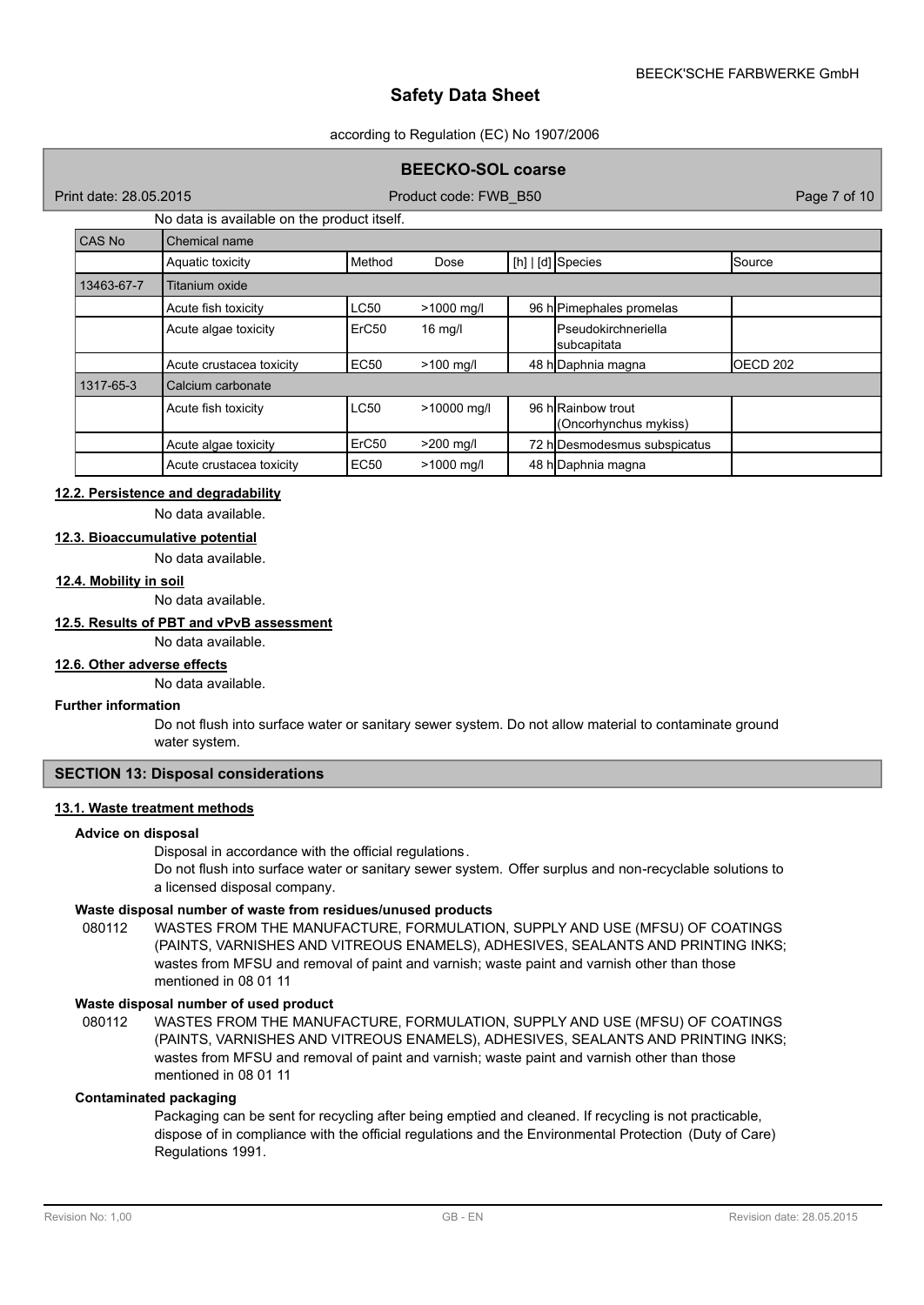according to Regulation (EC) No 1907/2006

### **BEECKO-SOL coarse**

Print date: 28.05.2015 Product code: FWB\_B50 Page 8 of 10

## **SECTION 14: Transport information**

| Land transport (ADR/RID)          |               |
|-----------------------------------|---------------|
| <b>14.1. UN number:</b>           | not regulated |
| 14.2. UN proper shipping name:    | not regulated |
| 14.3. Transport hazard class(es): | not regulated |
| 14.4. Packing group:              | not regulated |
| Hazard label:                     | n.d.a.        |
|                                   |               |

| Classification code:     | n.d.a. |
|--------------------------|--------|
| Special Provisions:      | n.d.a. |
| Limited quantity:        | n.d.a. |
| Transport category:      | n.d.a. |
| Hazard No:               |        |
| Tunnel restriction code: | n.d.a. |

### **Other applicable information (land transport)**

Not classified as dangerous regarding transport regulations.

### **Inland waterways transport (ADN)**

| 14.1. UN number:                  | not regulated |
|-----------------------------------|---------------|
| 14.2. UN proper shipping name:    | not regulated |
| 14.3. Transport hazard class(es): | not regulated |
| 14.4. Packing group:              | not regulated |
| Hazard label:                     | n.d.a.        |

| Classification code: | n.d.a. |
|----------------------|--------|
| Special Provisions:  | n.d.a. |
| Limited quantity:    | n.d.a. |

## **Other applicable information (inland waterways transport)**

Not classified as dangerous regarding transport regulations.

### **Marine transport (IMDG)**

| <b>14.1. UN number:</b>           | not regulated |
|-----------------------------------|---------------|
| 14.2. UN proper shipping name:    | not regulated |
| 14.3. Transport hazard class(es): | not regulated |
| 14.4. Packing group:              | n.d.a.        |
| Hazard label:                     | n.d.a.        |
|                                   |               |

| Marine pollutant:          | n.d.a  |
|----------------------------|--------|
| <b>Special Provisions:</b> | n.d.a. |
| Limited quantity:          | n.d.a. |
| Excepted quantity:         | n.d.a. |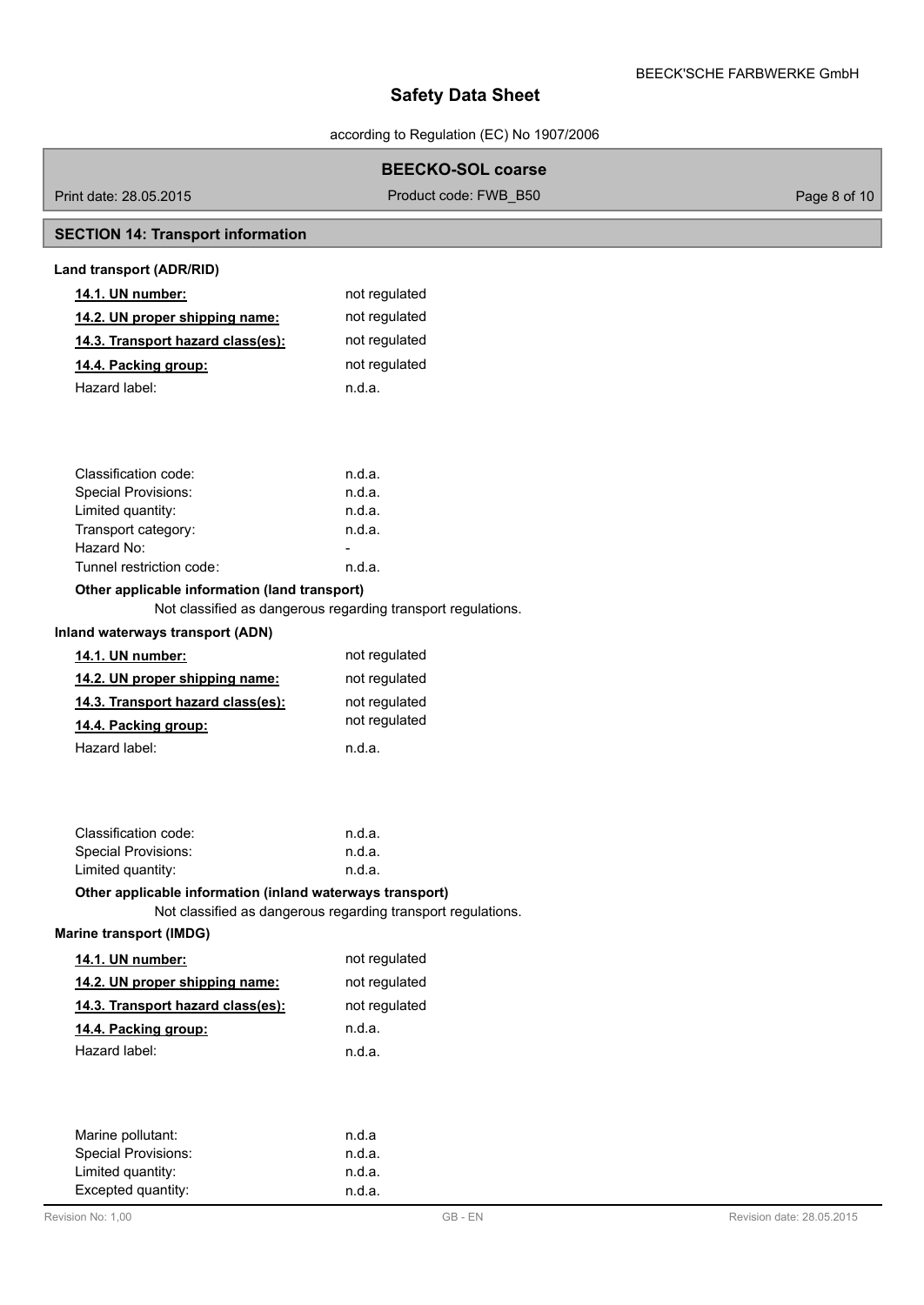according to Regulation (EC) No 1907/2006

| <b>BEECKO-SOL coarse</b>                                                                                        |                                                                                                                                                                                            |              |
|-----------------------------------------------------------------------------------------------------------------|--------------------------------------------------------------------------------------------------------------------------------------------------------------------------------------------|--------------|
| Print date: 28.05.2015                                                                                          | Product code: FWB_B50                                                                                                                                                                      | Page 9 of 10 |
| EmS:                                                                                                            | n.d.a.                                                                                                                                                                                     |              |
| Other applicable information (marine transport)<br>Not classified as dangerous regarding transport regulations. |                                                                                                                                                                                            |              |
| Air transport (ICAO)                                                                                            |                                                                                                                                                                                            |              |
| 14.1. UN number:                                                                                                | not restricted                                                                                                                                                                             |              |
| 14.2. UN proper shipping name:                                                                                  | not restricted                                                                                                                                                                             |              |
| 14.3. Transport hazard class(es):                                                                               | not restricted                                                                                                                                                                             |              |
| 14.4. Packing group:                                                                                            | n.d.a.                                                                                                                                                                                     |              |
| Hazard label:                                                                                                   | n.d.a.                                                                                                                                                                                     |              |
| <b>Special Provisions:</b><br>Limited quantity Passenger:                                                       | n.d.a.<br>n.d.a.<br>n.d.a.                                                                                                                                                                 |              |
| Passenger LQ:<br>Excepted quantity:                                                                             | n.d.a.                                                                                                                                                                                     |              |
| IATA-packing instructions - Passenger:                                                                          | n.d.a.                                                                                                                                                                                     |              |
| IATA-max. quantity - Passenger:                                                                                 | n.d.a.                                                                                                                                                                                     |              |
| IATA-packing instructions - Cargo:                                                                              | n.d.a.                                                                                                                                                                                     |              |
| IATA-max. quantity - Cargo:                                                                                     | n.d.a.                                                                                                                                                                                     |              |
| Other applicable information (air transport)<br>Danger releasing substance:                                     | Not classified as dangerous regarding transport regulations.<br>n.d.a.                                                                                                                     |              |
| 14.6. Special precautions for user                                                                              |                                                                                                                                                                                            |              |
| not applicable                                                                                                  |                                                                                                                                                                                            |              |
| 14.7. Transport in bulk according to Annex II of MARPOL73/78 and the IBC Code                                   |                                                                                                                                                                                            |              |
| not applicable                                                                                                  |                                                                                                                                                                                            |              |
| Other applicable information                                                                                    |                                                                                                                                                                                            |              |
| None.                                                                                                           |                                                                                                                                                                                            |              |
| <b>SECTION 15: Regulatory information</b>                                                                       |                                                                                                                                                                                            |              |
|                                                                                                                 | 15.1. Safety, health and environmental regulations/legislation specific for the substance or mixture                                                                                       |              |
| EU regulatory information                                                                                       |                                                                                                                                                                                            |              |
| 2004/42/EC (VOC):                                                                                               | The EU limit value for this product (product category: II. A c, Wb) in ready<br>to use form is max 40 g/litre of VOC. The VOC content of this product in<br>ready to use form is max 2 g/l |              |
| <b>Additional information</b>                                                                                   |                                                                                                                                                                                            |              |
|                                                                                                                 | No Substances of Very High Concern (SVHC) according REACH Articel 57.                                                                                                                      |              |
| National regulatory information                                                                                 |                                                                                                                                                                                            |              |
| Water contaminating class (D):                                                                                  | 1 - slightly water contaminating                                                                                                                                                           |              |
| 15.2. Chemical safety assessment                                                                                |                                                                                                                                                                                            |              |
| Chemical safety assessments for substances in this mixture were not carried out.                                |                                                                                                                                                                                            |              |
| <b>SECTION 16: Other information</b>                                                                            |                                                                                                                                                                                            |              |
| Abbreviations and acronyms                                                                                      |                                                                                                                                                                                            |              |
|                                                                                                                 |                                                                                                                                                                                            |              |

n.a. = not applicable n.d. = not determined